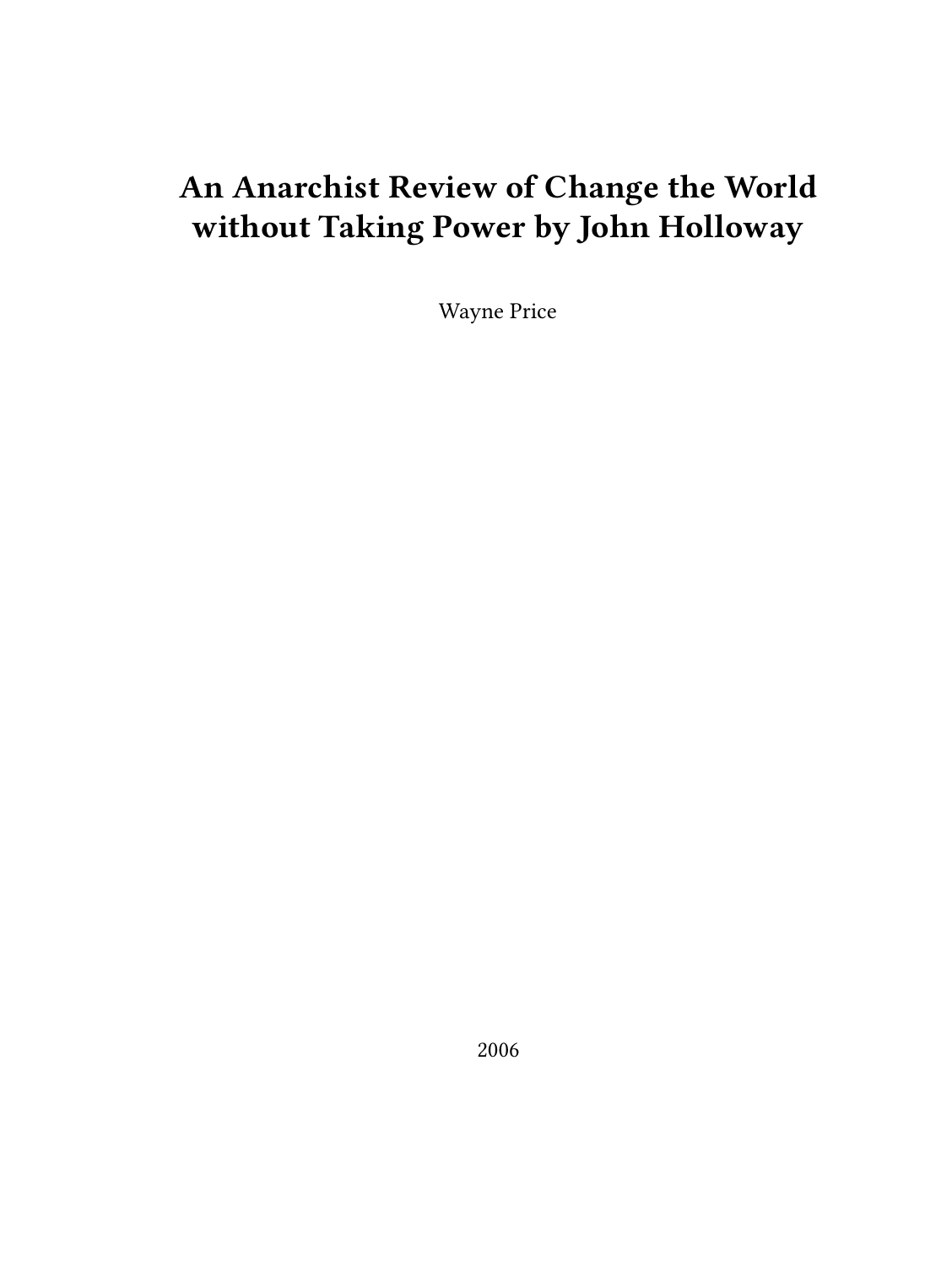## **Contents**

| Anarchism and Marxism resources in the contract of the contract of the contract of the contract of the contract of the contract of the contract of the contract of the contract of the contract of the contract of the contrac |  |
|--------------------------------------------------------------------------------------------------------------------------------------------------------------------------------------------------------------------------------|--|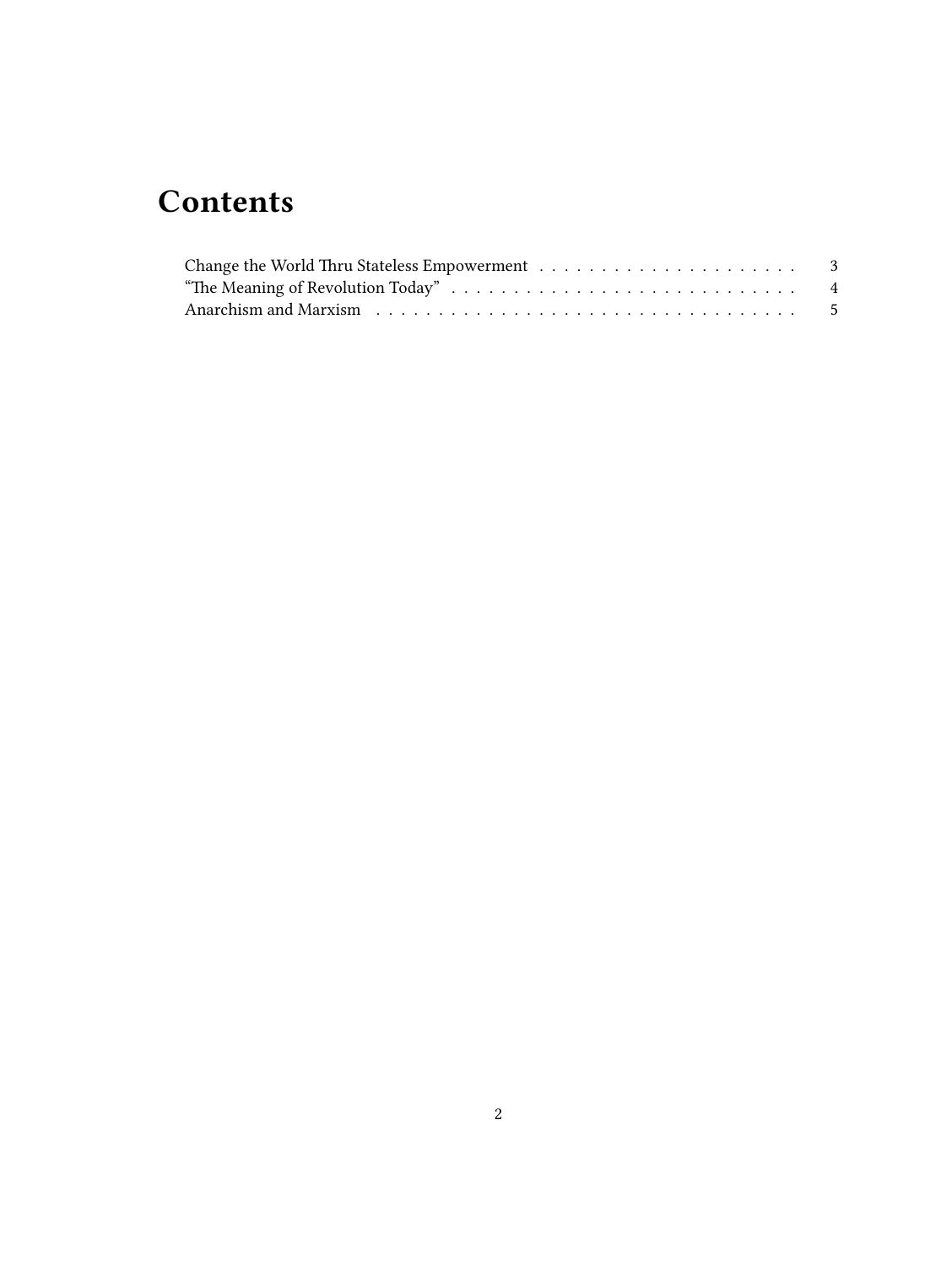#### <span id="page-2-0"></span>**Change the World Thru Stateless Empowerment**

Holloway is right in saying that the oppressed should not build a new state, but wrong in denying that the workers should use revolutionary power to get rid of the old state and the capitalist system. We need a stateless federation of communes and councils.

An Anarchist Review of Change the World without Taking Power; The Meaning of Revolution for Today (New Ed.), by John Holloway. 2005. London/Ann Arbor MI: Pluto Press.

Early in this book, the author asks, "How can the world be changed without taking power? The answer is obvious: we do not know." (p. 22) On the last page of the original edition, he writes, "How then do we change the world without taking power? At the end of the book, as at the beginning, we do not know…This is a book that does not have a happy ending." (p. 215) Two years after publishing the original book, Holloway wrote an Epilogue. He begins by citing the frequent response to the book, "Fine, but what on earth do we do?" (p. 216) His response is, "Some readers have wanted to find an answer in this book and have felt frustrated. But there is no answer, there can be no answer." (p. 217) His last paragraph says, "Perhaps, after all, communism is wave after wave of unanswered questions…" (p. 245)

For me, this raises unanswered questions all right: Why did he write this book? And why should anyone read it (except to review it)? Inbetween his assertions of not-knowing, Holloway discusses the state, the negative dialectic, the economic law of value, the fallacies of Hardt and Negri's Empire, alienation and fetishism in capitalist society, the weaknesses of traditional Marxism and the virtues of a more flexible,"open," Marxism, and other topics. To me some of these topics are interesting but I found most to be boring and poorly written. As he admits, they do not help in answering the question, How do we change the world? He might as well have discussed existentialism, classical Greek comedy, and interpersonal psychoanalysis for all their help.

There is a basic fallacy in this book, which makes it difficult for Holloway to answer his question. He sees only two alternatives for trying to change the world: (1) the oppressed might take state power, either taking over the existing state through peaceful electoral means (reformism) or through overturning the existing state and creating a new state (Leninism). As he says, these methods have not worked very well in creating a self-managing society. Or (2) not taking power at all, seeking to replace the state by gradually building up new relationships and alternate institutions. He admits that he does not know how this could be done.

It does not occur to him that there is another possibility: (3) the workers and oppressed should eventually overturn the existing state and take power, but not take state power, that is, not create a new state. Instead they should create new, nonstate, institutions of self-management. We would be taking power in the sense that we would get rid of the state and all capitalist institutions, over the violent objections of the capitalists and their hangers-on, and we would be organizing a new society. This requires power. But we would not create a new state, that is, a socially-alienated institution, with specialized bodies of police and military, prison guards, bureaucrats, and professional politicians, standing over the rest of society. Instead, the tasks of social coordination and military defense would be carried out by the working people themselves through their own organizations.

In the original text, Holloway occasionally writes of councils and popular assemblies which arise in revolutions, but he does not consider them as alternate institutions of power. In the Epilogue he comes closer. "The organizational form which I take as the most important point of reference is the council or assembly or commune, a feature of rebellions from the Paris Commune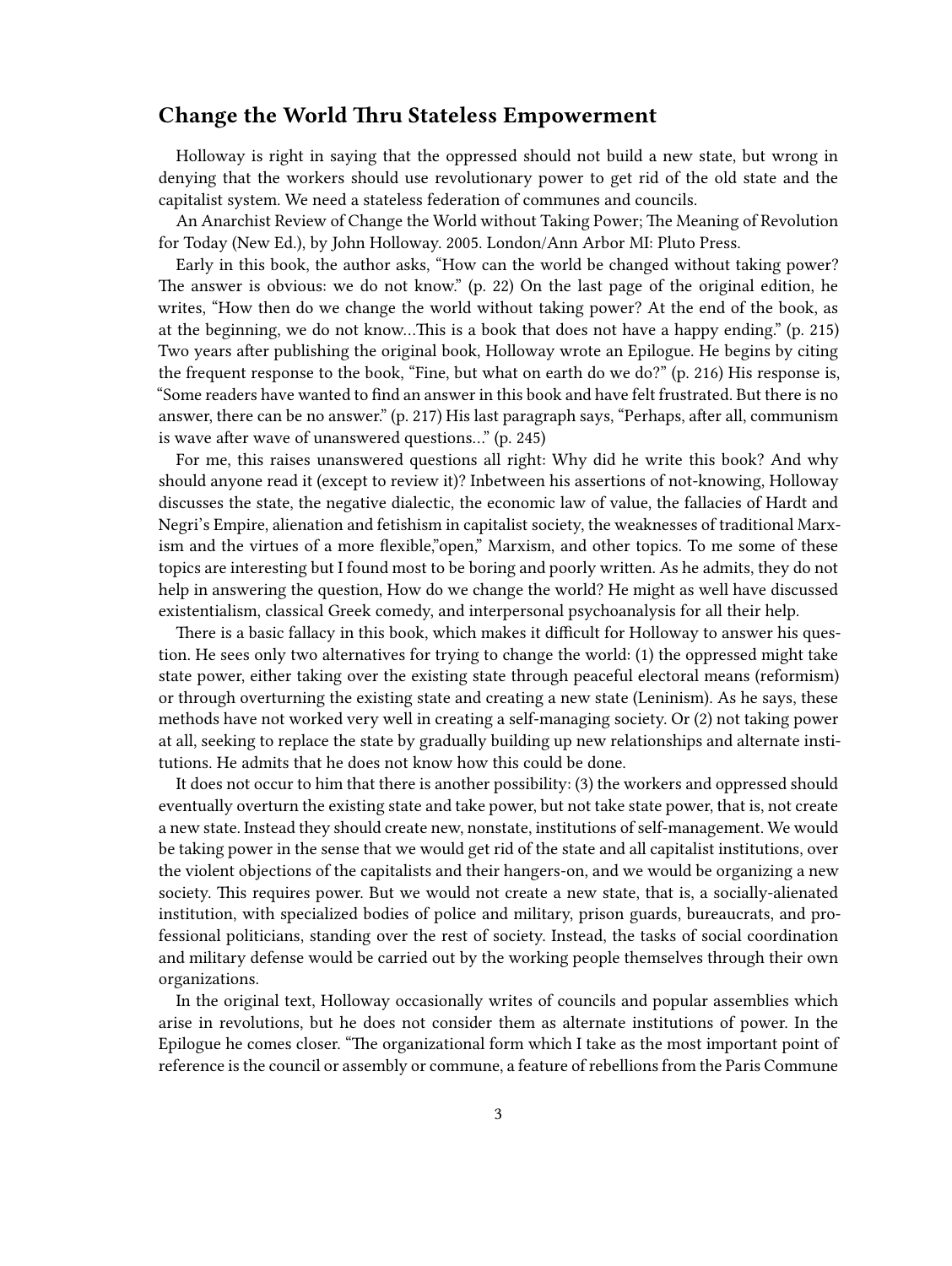to the Soviets of Russia to the village councils of the Zapatistas or the neighborhood councils of Argentina." (p. 223) He also endorses factory councils as advocated by the Council Communist Pannekoek. He writes that the state and capitalist economy should be replaced by a federated "commune of communes or council of councils". (p. 241)

Holloway makes clear that his concept is of nonstate institutions. In the Russian revolution, "the seizure of state power was the defeat of the Soviets…The notion of a soviet state or a 'state of the Commune-type' is an abomination, an absurdity." (p. 232) This is because "…the state is a specifically capitalist form of social relations." (p. 262) I agree. The commune of communes must not be a new state. It is nothing else than the self-organized working class and oppressed.

To establish and maintain a council system, a commune of communes, would require an exercise of power. It would have to clear away the capitalist state and capitalist institutions. It would have to defend itself against counterrevolutionary attacks. It would have to reorganize society and create new institutions, working to create a cooperative, radically democratic, classless society. This is the empowerment of the oppressed.

### <span id="page-3-0"></span>**"The Meaning of Revolution Today"**

The above subtitle of the book implies that Holloway advocates social revolution. He does not. He regards what he is advocating as a "revolution," because he wants a total change in the social system, from capitalism to stateless communism. But he proposes to get there  $-$  if it is possible to get there, something he is not certain about — through a series of small, peaceful, and gradual changes, that is, reforms. This is reformism. He specifically rejects the notion of overtrhowing the capitalist class and smashing its state. He rejects the idea of change turning on the "pivot" of a popular seizure of power.

He claims, "Revolution can never be a single event or a state of being, but an unending process, or an event which must be constantly renewed. The orthodox tradition (…) sees revolution as an event that gives rise to an identified post-revolution, with disasterous consequences." (p. 258) Why this must be so, is not explained (like so much else in this book). It is true that a revolution is a drawn-out process. Past revolutions have typically included decades of tensions leading up to them, a period of mass struggles, a number of stages, a seizure of power, civil and international wars, followed by a period of consolidation. In the U.S. revolution, for example, the time from, say, the Boston Tea Party to the signing of the new Constitution, including seven years of war with the British, was quite lengthy.

But that is not what Holloway is talking about. He is denying any brief period in which society rapidly turns from one social system into another. Instead he sees on-going changes with no distinct beginning and no end in sight. There is no time when people can say, This was capitalism, and this, now, is libertarian socialism. " After all, communism is wave after ve of unanswered questions…" If this is so, then there is no time when the two sides (if we can speak of sides) are drawn up in conflict with each other and have to fight it out. There is no revolution.

This brings the obvious criticism, as we build up these alternate institutions, will not the capitalists use their state power to crush them? The history of fascism tells us that the ruling class will not let itself be peacefully shuffled off the stage. Holloway notes that critics have challenged him, " 'Haven't you forgotten that when it comes to the crunch, it's a question of violence, of physical force? We can develop all the self-determining projects or revolts we like, but once they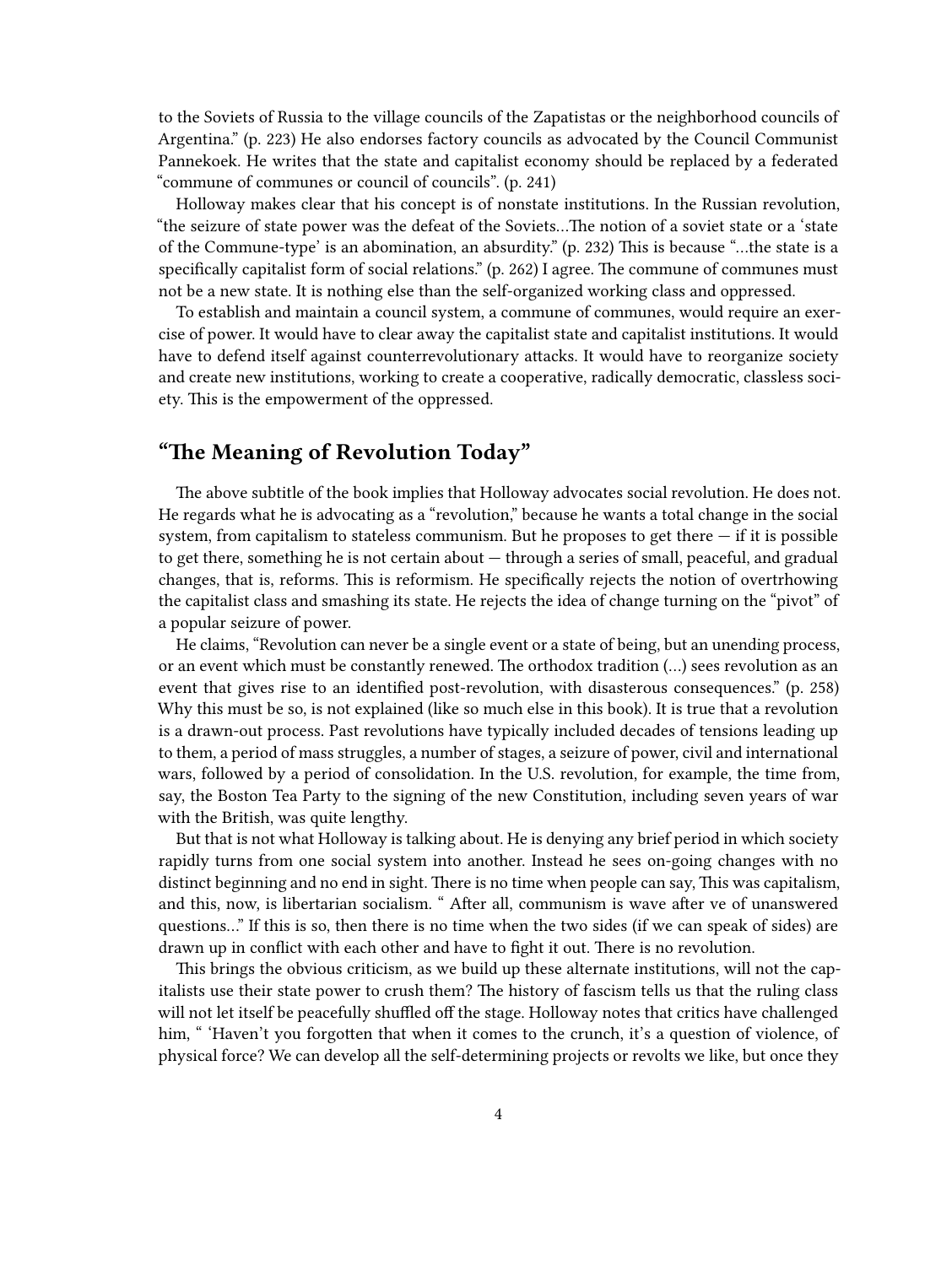become annoying (not even threatening) for the ruling class, they send in the police and the army and that's the end…So what's your answer to that, Professor?' I hum and I haw and I have no answer…" (p. 237) Again, he does not know! Instead he "suggests" some comments which relate to the evils of establishing a new state, not to a power struggle between the capitalist state and a commune of communes.

Part of his reformism depends on his attitude toward violence. In the original text, he sounds like a pacifist. He asserts that mass violence would not work against the superior power of the state (although all successful revolutions began with the state having superior power). Even a revolutionary army, he adds (correctly), is an authoritarian institution. However, in the Epilogue he remembers that the Zapatistas, his model, did use violence as part of their strategy. It was not their sole technique, but was embedded in their social mobilization. (Similarly, an urban workers uprising would include strikes and factory seizures, and political appeals to the ranks of the government's army.) He points out "…the importance of seeing the Zapatistas as an armed community rather than as an army." (p. 263) (Similarly, anarchists have advocated a popular militia rather than a regular army.) This is part of creating a commune of communes, rather than a state.

The problem remains. It is necessary to WARN the workers and oppressed: if we threaten the establishment by building popular institutions of struggle, such as militant unions, cooperatives, self-managing communities, and so on, then the ruling class will use the state (and extra-state forces, such as fascist bands) to attack us, to smash our organizations, to arrest and kill prominent militants, and to kill large numbers of ordinary people. Therefore we must prepare for such an attack by building up organs of social defense, including democratic armed forces, and by winning over the ranks of the military. Holloway does not make this warning; this is the great failure of all reformists.

#### <span id="page-4-0"></span>**Anarchism and Marxism**

People who know this book only by reputation or by its title, often assume that it is about anarchism. Misleadingly, the book cover has a circle around the A in the word Change, suggesting the anarchist symbol. Actually Holloway is ignorant of anarchism. Early on, he notes that for Marxists, "Approaches that fall outside this dicotomy between reform and revolution were stigmatised as being anarchist." (p. 12) That is, "anarchist" was a term of insult. He referrs to a 1905 pamphlet on anarchism written by…Stalin. Holloway's only other reference to anarchism is, "…the old distinctions between reform, revolution, and anarchism no longer seem relevant, simply because the question of who controls the state is not the focus of attention." (p. 21) He is unaware that anarchism is not only against the state but is against all forms of domination and authoritarianism.

His concept of gradual change without confronting the state  $-$  which Holloway treats as a brand new insight — was advocated generations ago by certain anarchists. It was the program of Proudhon, the person who first called himself an "anarchist." It was advocated by Gustav Landauer. The history of this idea can be found in Martin Buber's Paths in Utopia. In the 60s this was raised by Paul Goodman. This was part of the program of Murray Bookchin's libertarian municipalism. It is astonishing that Holloway knows nothing of this theoretical history.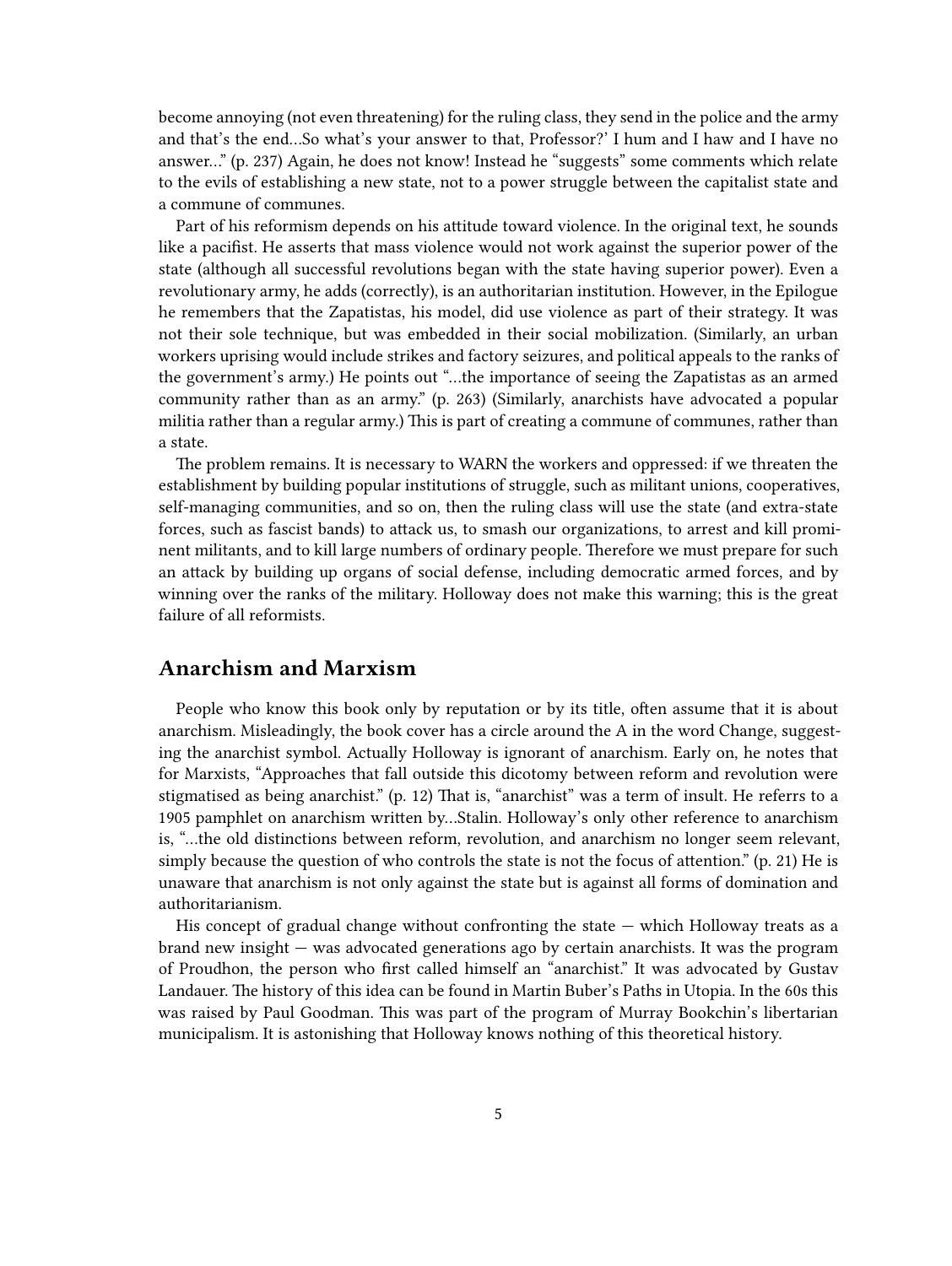However, this gradualist anarchism has traditionally been challenged by the trend of revolutionary, working class, anarchism. From this view, contrary to Holloway, "the question of…the state" (if not "who controls the state") is still a "focus of attention." This is because the state remains the center of the ruling class' power over the workers and all oppressed. The state cannot be worked around. We may try to ignore it but it will not ignore us! It must be actively dismantled. From the time of Bakunin, anarchists have advocated the overthrow of the state in a revolution and its replacement by a commune of communes.

Instead, Holloway locates himself in the Marxist tradition, if not as a tradtional Marxist. "The most powerful current of negative thought is undoubtedly the Marxist tradition." (p. 8) (By "negative thought" he means attacking the evils of capitalism without proposing a new vision. This is supposed to be good.) He declares, "The aim is…sharpening the Marxist critique of capitalism." (p. 9) I have some sympathy for his views, which include rejecting the mechanical-scientistic aspects of Marxism while looking toward the critical-subjective and libertarian side of Marxism.

However, Holloway is an example of the further decay of Marxism. The antistatist current he represents, libertarian or autonomist Marxism, began as a revolutionary working class theory. This includes the Council Communists (such as Pannekoek and Paul Mattick), the Johnson-Forest Tendency (C.L.R. James and Raya Dunayevskaya), the British Marxist Historians (such as E.P. Thompson), the early Socialisme ou Barbarie (Cornelius Castoriadis) and its co-thinkers in the original British Solidarity (Maurice Brinton), and the original Italian autonomists and workerists (such as Negri or Tronti). These all advocated that the working class make a revolution and smash the state, replacing it with an association of councils. Recognizing the centrality of the working class did not necessarilty prevent them from accepting the importance of other social forces. For example, in the thirties C.L.R. James developed a brilliant analysis of the autonomous struggle of African-Americans.

But over the last decades, many autonomous Marxists have abandoned its revolutionary aspects. They have dropped the emphasis on the working class, either by expanding the term to include almost everyone besides capitalists, making the concept meaningless, or by dissolving the workers into a pluralistic "multitude." In any case they no longer see a need for a revolution. They advocate gradual, piecemeal, and peaceful change through dropping out, ceasing to work, and joining in an "exodus" from capitalist society. Negri and Hardt have written influential books denying that capitalism is still imperialist and needing to be overthrown. Holloway's theses have been discussed. Just as "orthodox" traditional Marxism has ended in social democracy and Stalinism (or Trotskyism), so autonomous Marxism has ended all too often in its own form of reformism.

I reject Holloway's insistence that we do not know, and cannot know, how to change the world. This does not mean going to the other extreme and claiming to have all the answers. One question we cannot answer is whether we will be successful. Unlike a common interpretation of Marxism, I do not believe that "socialism is inevitable." But we do know enough to create a positive vision of a commune of communes — and not just a negative criticism of capitalism. We know enough to see the major fault lines of capitalism, particularly its class conflicts (as analyzed by Marx) as well as nonclass conflicts. We can use these to develop a strategy for revolution. Revolution today does mean changing the world — by the empowerment of the working classes and the oppressed of the world. Nothing less will do.